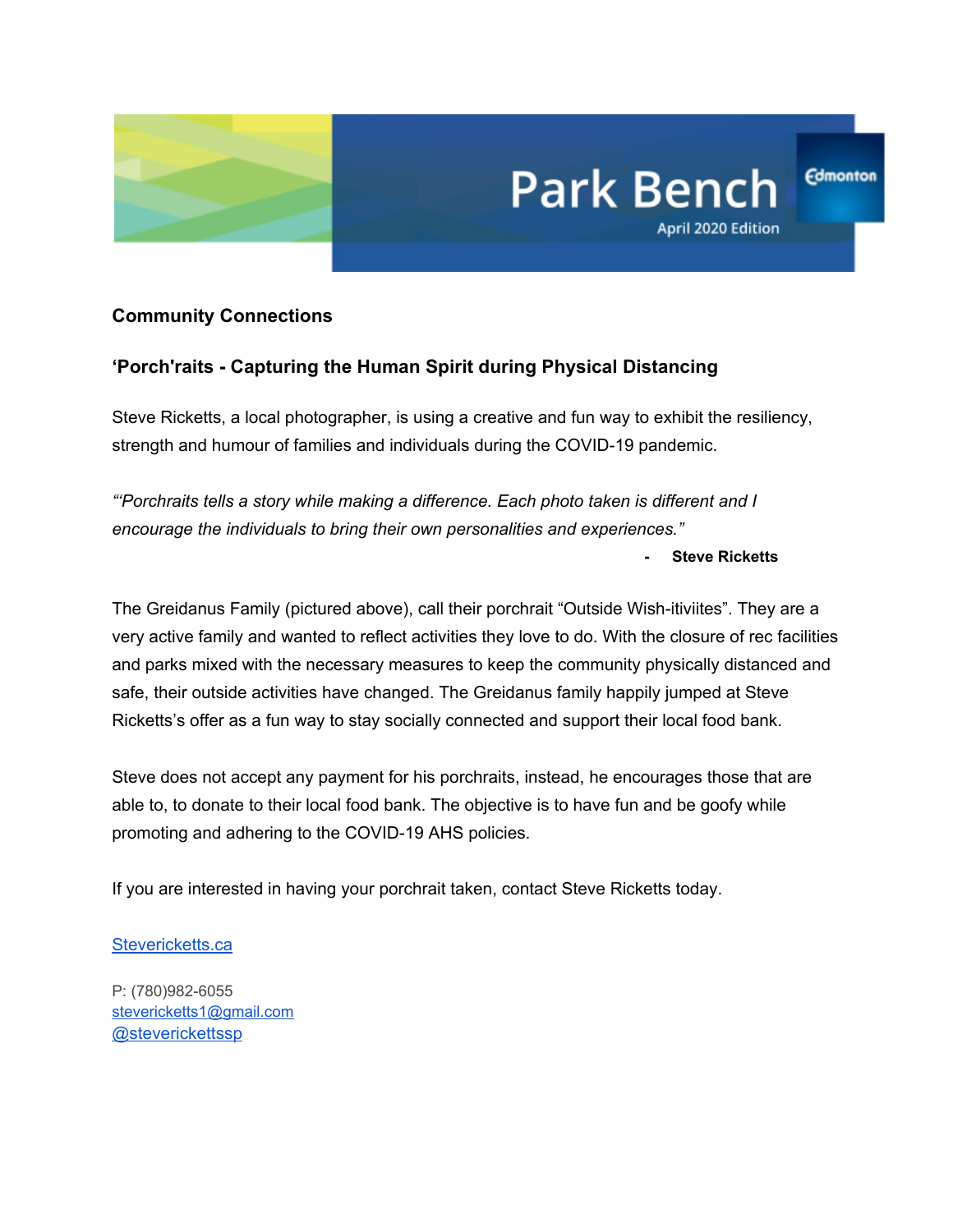*"Neighbourhood Services was able to host Cormac Russell in our City on March 11 & 12th, providing our citizens and staff with an interactive experience of workshops and conversation that revealed vibrant, caring communities are all around us. Unfortunately, a key public opportunity was cancelled due to the COVID-19 precautionary measures. We do hope to have the opportunity to have Cormac Russell back at some point in the future."*

Chantile Shannon, Director Neighbourhood Services

## **Together Apart: Community Life in Times of Crisis**

Monday March 23, 2020 -- Cormac Russell Blog

The reality of COVID-19 is sinking in. This pandemic is likely to be a long and drawn-out one. It also is reasonable to assume that it will not be the last of its kind. Nevertheless, it is encouraging to see that critical public health messages are getting through regarding hand-washing, physical distance, limits on congregation and the need for self-isolation both as a preventive and recovery measure. [Read](http://axiomnews.com/together-apart-community-life-times-crisis-0) more

## **Connecting in Your Neighbourhood**

As we support each other during this time of change and uncertainty, we are reminded that while physical distancing is needed to protect our health, not being social is challenging.

In fact, social connection is critical to our wellbeing and feelings of safety and security. Edmontonians seem to get this. Neighbours around our city are reaching out to one another on their block to strengthen connections amongst each other and build new ones.

'YEG [Community](https://www.facebook.com/groups/209788323463176/) Response COVID-19' is a Facebook group that was created in early March to help Edmontonians connect for support and help one another. Since then, the group has grown to over 17,500 members and has been a wealth of community-level information.

Stay home, connect with your neighbours, family and friends via phone and other ways. [Read](https://ca.nextdoor.com/post/52776558442915?init_source=copy_link_share) [more](https://ca.nextdoor.com/post/52776558442915?init_source=copy_link_share)

# **Bag-Half-Full YEG - Promoting Community Health & Accessibility**

Medical students from the University of Alberta launched a community initiative to bridge the gap of accessibility to groceries and household items for the elderly and immunocompromised populations within the Edmonton community. [Read](https://docs.google.com/forms/d/e/1FAIpQLSeOBASiNdJr6FAvfo0XUwu-uCV7aSx4jBVjTq74VqTrM-vpNg/viewform) More

\_\_\_\_\_\_\_\_\_\_\_\_\_\_\_\_\_\_\_\_\_\_\_\_\_\_\_\_\_\_\_\_\_\_\_\_\_\_\_\_\_\_\_\_\_\_\_\_\_\_\_\_\_\_\_\_\_\_\_\_\_\_\_\_\_\_\_\_\_\_\_\_\_\_\_\_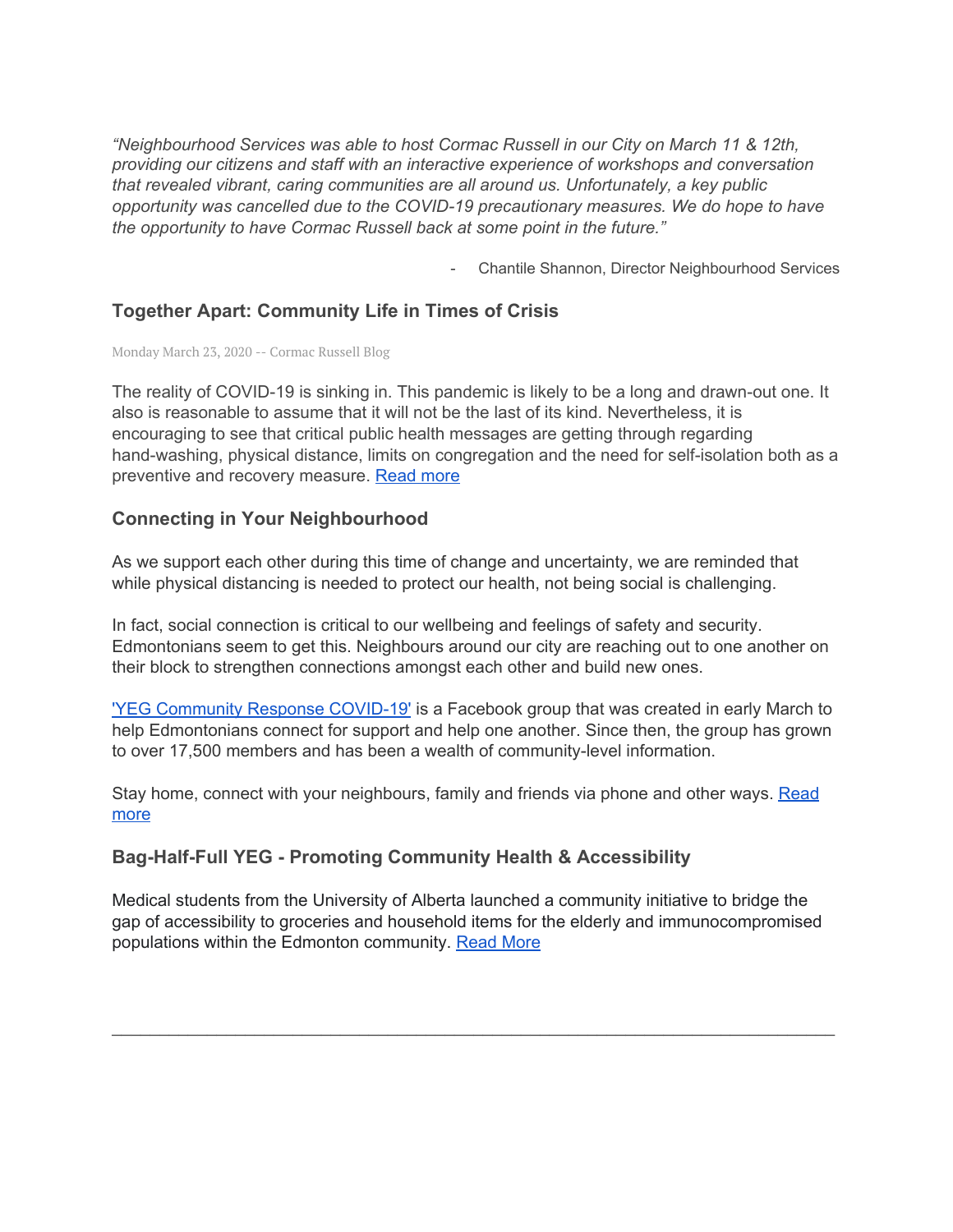# **Maximize your Groceries: Food Waste Prevention Tips**

Take advantage of your time at home right now with creative ways to make the most of your groceries, waste less and save more!

#### Simple steps to prevent wasted food

- Plan ahead and buy only what you need
- Store correctly to avoid food going bad
- Use it all
- Repurpose what you don't eat right away

#### Ways to make the most of your groceries

- repurpose food scraps using online food waste [resources](https://www.youtube.com/watch?v=KjigqiFBEEk)
- incorporate food waste prevention into at-home learning with [family-friendly](https://www.lovefoodhatewaste.com/article/are-you-teacher-looking-inspiration) educational [resources](https://www.lovefoodhatewaste.com/article/are-you-teacher-looking-inspiration)
- turn what you can't eat into [nutrient-rich](https://www.edmonton.ca/residential_neighbourhoods/gardens_lawns_trees/composting.aspx) compost

For more fun, recreate your [restaurant](https://www.thekitchn.com/12-restaurant-favorites-we-re-created-at-home-this-year-22980886) favourites at home

Visit [edmonton.ca/foodwaste](http://edmonton.ca/foodwaste) for more information

# **Speed Limits in School & Playground Zones**

Please slow down. Speeding increases the risk and severity of collisions.

#### **Playground zone speed limits still apply.**

With families more likely to be home during the day, they may be using outdoor spaces. EPS and the City have noticed a significant increase in speeding over the past week. Enforcement will continue throughout the city to keep our streets safe.

#### **Office of Traffic Safety: Questions & Answers**

#### Q: Why are you using automated enforcement?

A: Automated enforcement is an important tool to remind drivers to slow down and drive safely. Presence will be prioritized at locations that have seen an increase in speeding. We are paying attention to what is happening on our streets and adjusting our approach to best support everyone's safety.

Q: Why are you telling us right now to slow down? (week of march 25)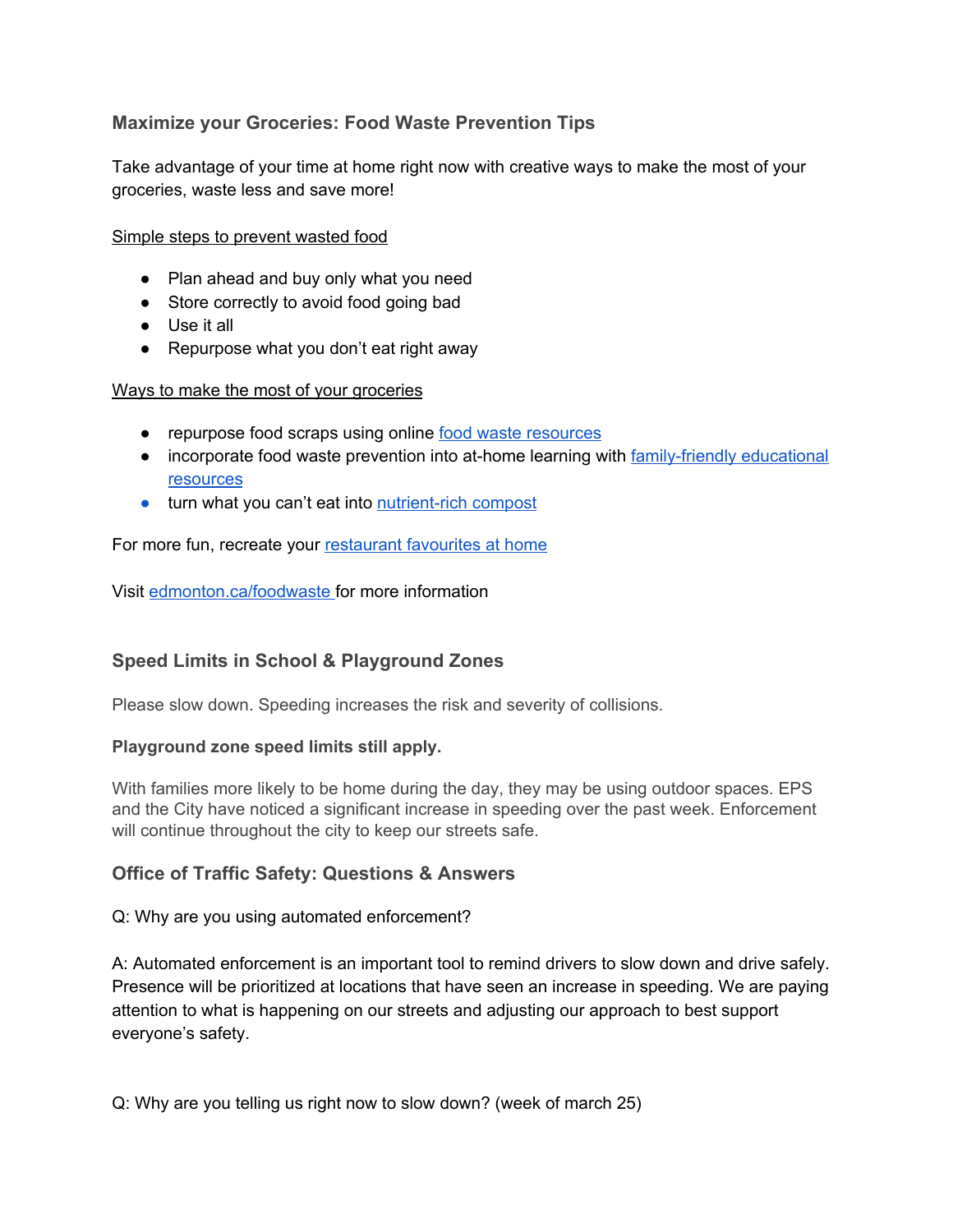A: The Edmonton Police Service and the City of Edmonton have noticed a significant increase in speeding over the past week, particularly at extreme speeds. We are reminding citizens to please help us keep our roads and each other safe by slowing down.

Q: Is photo radar necessary? Couldn't EPS just enforce on their own?

A: Automated enforcement is an important tool to remind drivers to slow down and drive safely. It helps enable the Edmonton Police Service to prioritize its efforts to support response to COVID-19, and it provides an enforcement option that helps support social distancing in that no human contact is required.

Q: What increase have you seen? (week of March 25)

A: Even though there are less vehicles on our roads, speeding has increased across the board. Most concerning is a 30% increase in speeding more than 20 km/h over the speed limit. The number of violations where drivers have been more than 50 km/h over the speed limit has more than doubled in the past week.

Q: Where have you seen the largest increase in speeding?

A: Speeding has increased at locations across the City, but we're seeing examples of extreme speeds on some of our larger roads, such as the Henday, Whitemud, and Yellowhead.

Q: Will photo radar be enforced in new locations?

A: The City of Edmonton will not be present in any locations that have not been previously approved for automated enforcement. We are paying attention to what is happening on our streets and adjusting our approach to best support road safety. Locations that have seen an increase in speeding will be prioritized.

Q: Are you increasing the amount of photo radar?

A: No. We are adjusting our existing deployment schedules to make sure we're prioritizing locations based on where we're seeing an increase in speeding.

Q: Have you considered decreasing the amount of photo radar?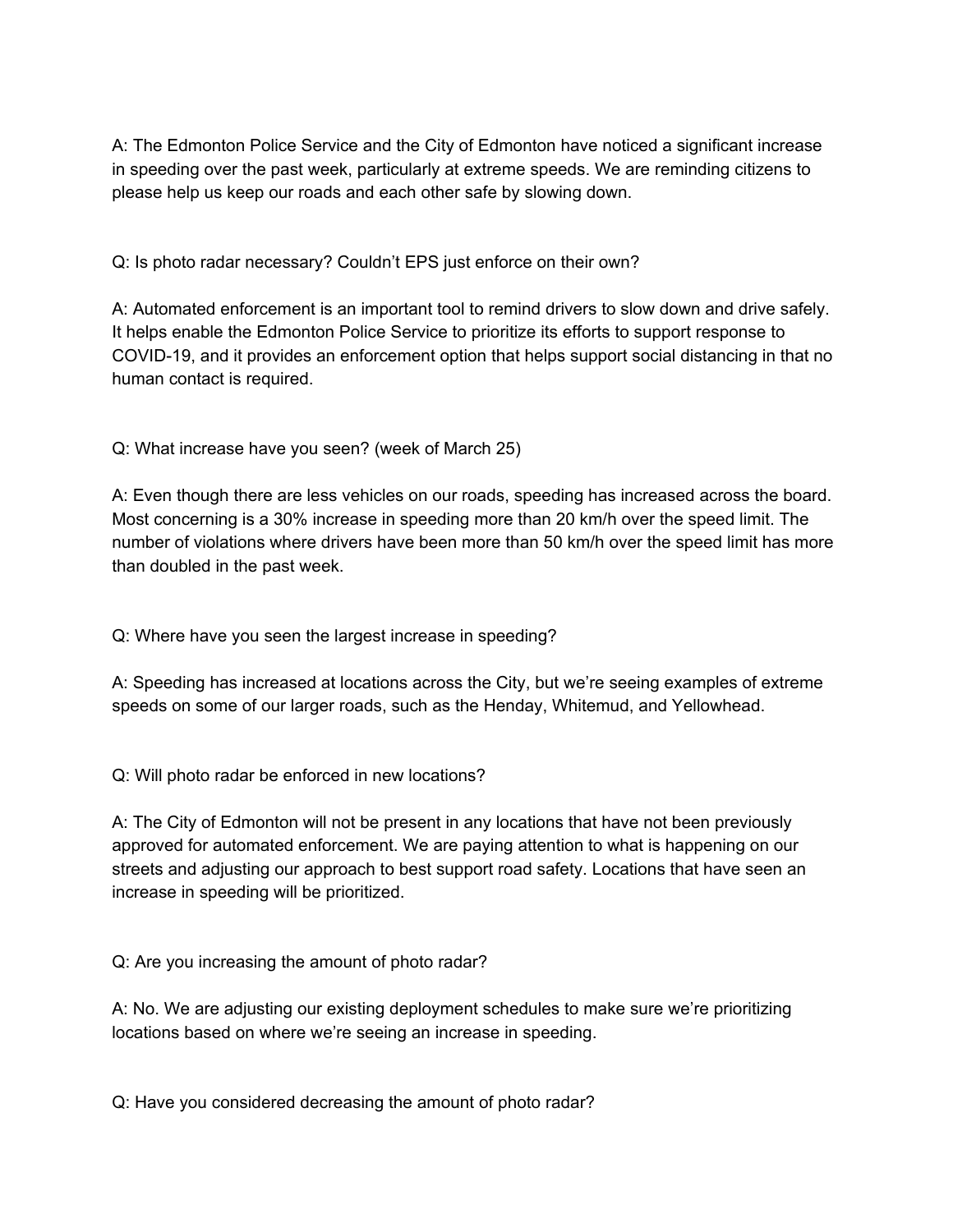A: Given the increase in speeding over the past week, we are not decreasing automated enforcement presence at this time. We are adjusting our existing deployment schedules to make sure we're prioritizing locations based on where we're seeing an increase in speeding.

Q: With less vehicles on the road, shouldn't you decrease the amount of photo radar?

A: Even though there were approximately 30% less vehicles on our roads in the last week, speeding has increased significantly. Automated enforcement is an important tool in reminding people to slow down and drive safely and will continue throughout the City. Presence at locations that have seen an increase in speeding will be prioritized.

Q: How are you working with EPS on this issue?

A: We work very closely with EPS to keep Edmonton's streets safe. That partnership is as important as ever, and we are in frequent communication about where we are seeing an increase in speeding and how best to collaboratively respond.

Q: Is this just a way to increase the City's budget?

A: No. All automated enforcement fine revenue received by the City is held in the Traffic Safety Automated Enforcement Reserve. This reserve is used to fund traffic safety improvements throughout Edmonton.

Q: Given the economic pressures that citizens are facing, is it insensitive to send out traffic tickets right now?

A: As always, Edmontonians are completely in control of whether they receive a speeding ticket - if you're being a responsible citizen and following the law, you will not receive a fine.

Q: Will people have more time to pay their fines?

A: The Government of Alberta sets timelines and regulations related to paying automated enforcement fines. The City of Edmonton does not have the ability to change these timelines.

For more information, email Laura Henderson at [laura.henderson@edmonton.ca.](mailto:laura.henderson@edmonton.ca)

#### **City Epark Fees Suspended**

The City of Edmonton has temporarily suspended parking fees in curbside EPark zones and City-owned EPark parking lots to ensure safe movement for Edmontonians who are out for essential reasons.